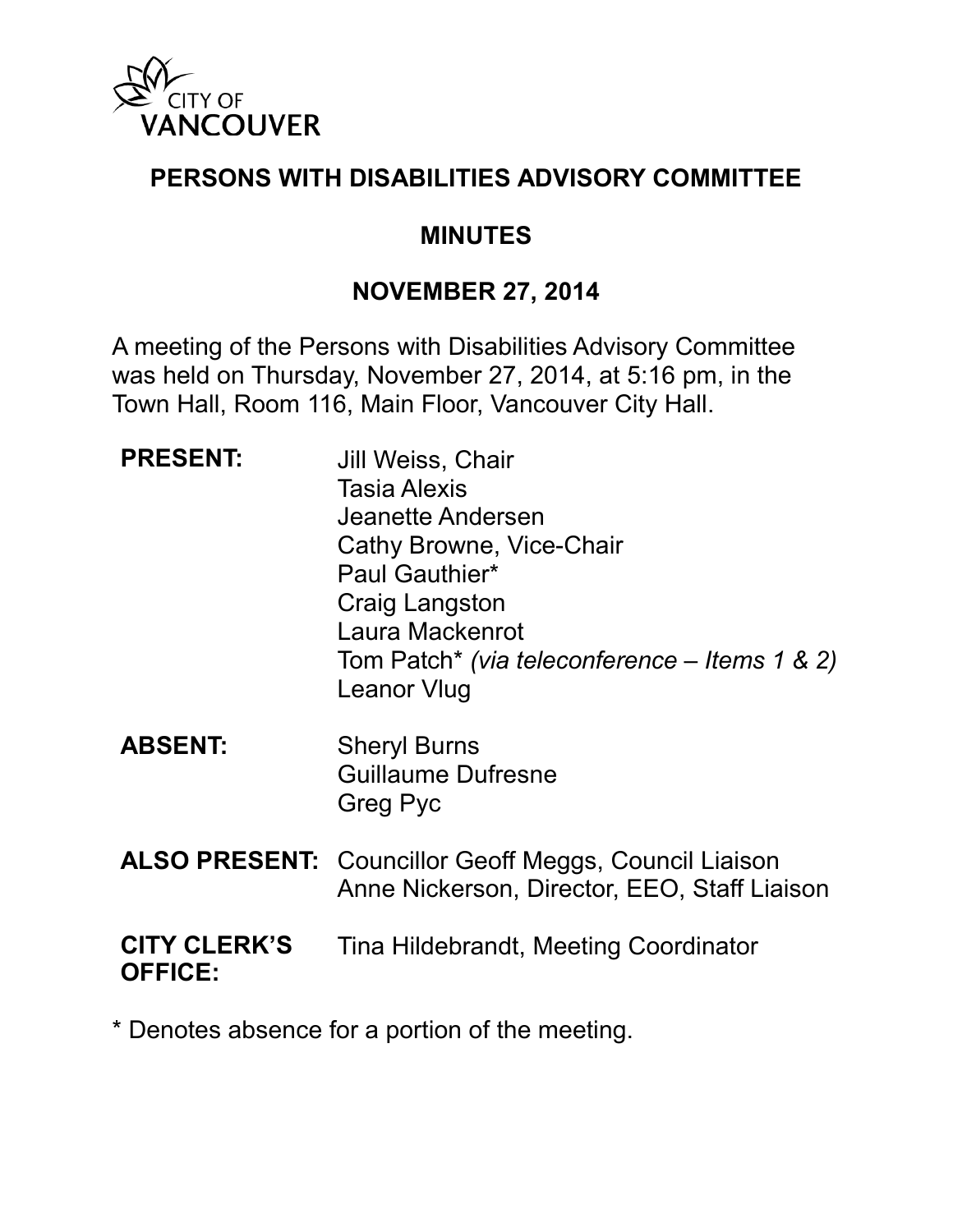# **Approval of Agenda**

MOVED by Cathy Browne SECONDED by Laura Mackenrot

> THAT the Persons with Disabilities Advisory Committee revise the agenda to change the subject of Item 2 from "Approval of Event Accessibility Guidelines" to "Pearson Redevelopment" and renumber the remaining agenda items accordingly.

CARRIED UNANIMOUSLY (Tom Patch absent for the vote)

## **Approval of Minutes**

MOVED by Craig Langston SECONDED by Jeanette Andersen

> THAT the Persons with Disabilities Advisory Committee approve the minutes from the meeting on September 25, 2014, as circulated.

CARRIED UNANIMOUSLY (Tom Patch absent for the vote)

# **1. Wheelchair-Accessible Housing Report**

The Chair along with Tom Patch provided an update on the following and responded to questions:

- wheelchair-accessible strategic planning session;
- how to include standards for power wheelchair users in civic wheelchair-accessible standards; and
- next steps until the Committee is re-established.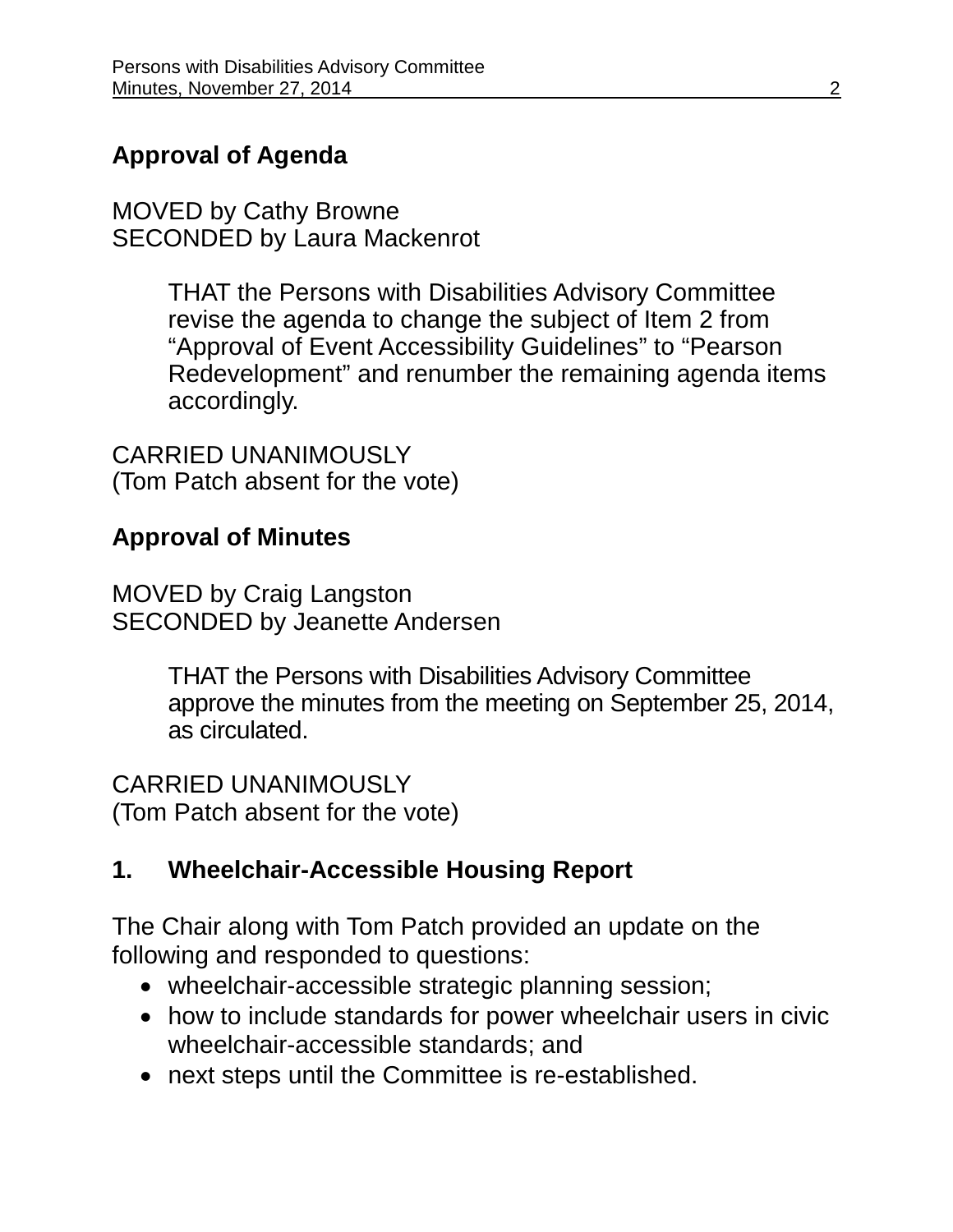MOVED by Tasia Alexis SECONDED by Jeanette Andersen

> THAT the Persons with Disabilities Advisory Committee invite, as early as possible in 2015, Valerie Durant or appropriate staff from Social Infrastructure to present the City's Wheelchair Accessible Building Standards for the Committee's review.

# CARRIED UNANIMOUSLY

MOVED by Laura Mackenrot SECONDED Cathy Browne

> THAT the Persons with Disabilities Advisory Committee recommend that the City's Wheelchair Accessible Housing Standards be amended to ensure accessibility for persons who use motorized wheelchairs including the following standards:

- environmental controls or roughing in for them;
- ceiling tracks or the roughing in for them;
- larger turning circles (2250 mm) to accommodate persons using motorized wheelchairs;
- additional electrical outlets as per SAFERhome standards; and
- sufficient unit size to accommodate the above.

# CARRIED UNANIMOUSLY

# **2. Pearson Redevelopment**

The Chair provided a verbal background on the Pearson Redevelopment and noted that the Request for Proposal specifies only one type of housing – individual apartments – while the policy passed by Council included the consensus proposal with four housing and support models.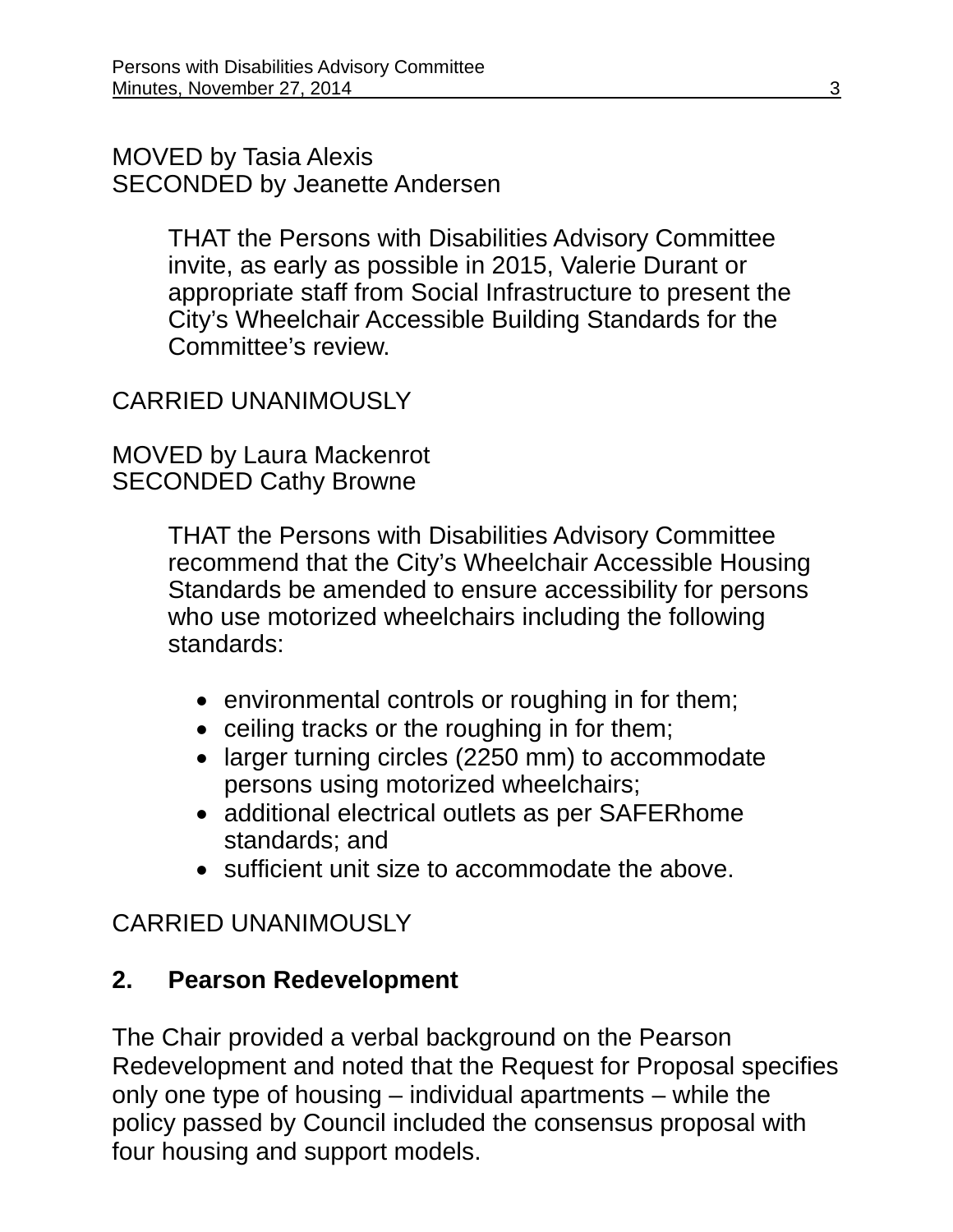Councillor Meggs indicated that he believed City policy would take precedence and agreed to follow-up with the General Manager of Planning and Development.

MOVED by Tasia Alexis SECONDED by Paul Gauthier

> THAT the Persons with Disabilities Advisory Committee has made a significant impact on the Pearson Redevelopment and that it is important that the Committee continue its involvement in this matter.

CARRIED UNANIMOUSLY

## **3. Approval of Event Accessibility Guidelines**

The Chair sought the Committee's approval of the Event Accessibility Guidelines and input on whether different guidelines are needed for civic permitted and city financed events.

MOVED by Laura Mackenrot SECONDED by Craig Langston

> WHEREAS City of Vancouver events should be accessible and inclusive to all citizens in Vancouver.

WHEREAS Section 8 of the BC Human Rights Code provides:

"Discrimination in accommodation, service and facility A person must not, without a bona fide and reasonable justification,

(a) deny to a person or class of persons any accommodation, service, or facility customarily available to the public, or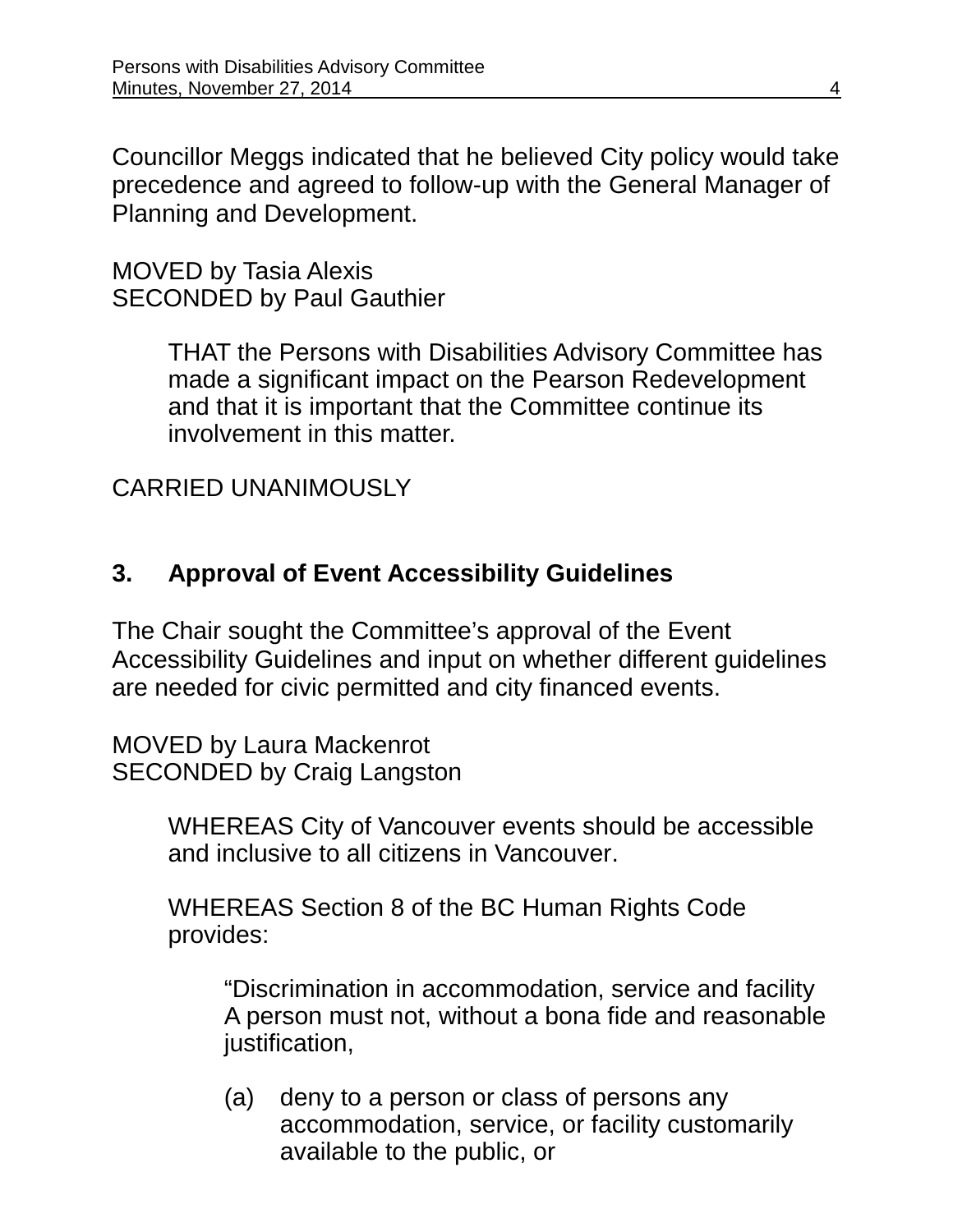(b) discriminate against a person or class of persons regarding any accommodation, service or facility customarily available to the public

because of the physical or mental disability… or age… of that person or class of persons".

WHEREAS the Persons with Disabilities Advisory Committee has developed Event Accessibility Guidelines based on a thorough review of event accessibility guidelines from around the world including the Americans with Disabilities Act, Bristol, Communication Disabilities Across Canada, Australia, Canadian Association of Disability Service Providers in Post-Secondary Education, Disabled Women's Network of Canada, Disabled Women's Network of Ontario, Duke University, Kwantlen Polytechnic University, Oregon State University, Special Interest Group on Accessible Computing, Smith, Trinidad, Vancouver Island University, and Washington State University.

WHEREAS the Persons with Disabilities Advisory Committee has consulted with local and national disability organizations including Access for Sight Impaired Consumers, Canadian National Institute for the Blind, Citizens for Accessible Neighbourhoods, Disabled Women's Network Canada, Disability Alliance BC, Greater Vancouver Association of the Deaf, Muscular Dystrophy Association, Neil Squire Society, North Shore Association for the Physically Handicapped, Sam Sullivan Disability Foundation, Seniors Advisory Committee, Spinal Cord Injury BC, Westcoast Association of Visual Language Interpreters, Western Institute for the Deaf and Hard of Hearing, and Voice of the Cerebral Palsied, and included their feedback to ensure these guidelines effectively meet the needs of all disability groups.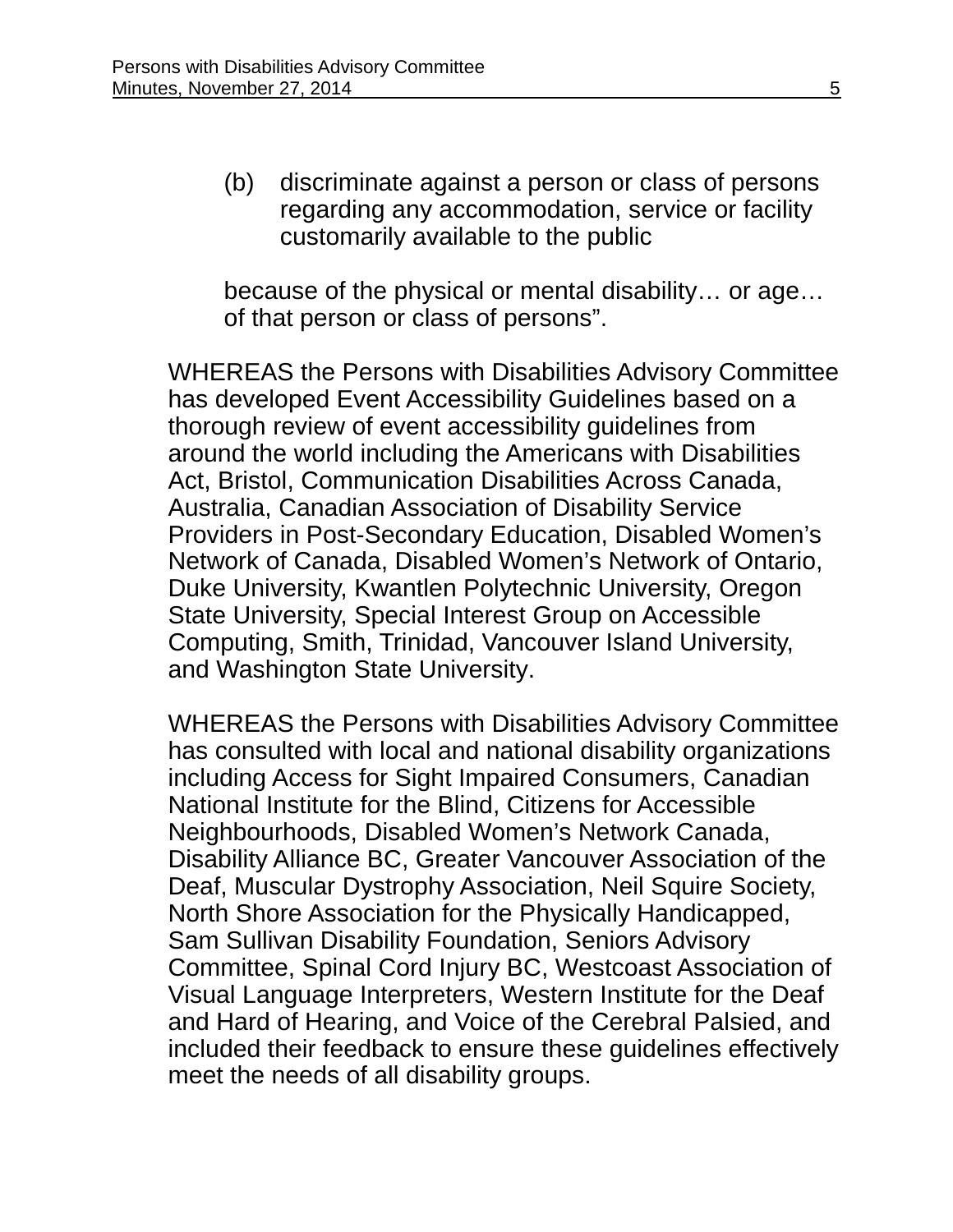THEREFORE BE IT RESOLVED that the Persons with Disabilities Advisory Committee recommends that Vancouver City Council adopt these Event Accessibility Guidelines as the standard for civic sponsored events.

CARRIED UNANIMOUSLY (Tom Patch absent for the vote)

#### **4. Uber**

The Chair provided an update on this matter and sought the Committee's advice on whether to express concern about Uber to City Council and the Passenger Transportation Board.

MOVED by Cathy Browne SECONDED by Laura Mackenrot

> THAT the Persons with Disabilities Advisory Committee authorize the Chair and Vice-Chair to prepare a draft letter to Mayor and Council, the Passenger Transportation Board and Todd Stone, Minister of Transportation, for approval by the Committee via email, expressing concern that the province oppose any changes to the taxi industry that would undermine access and inclusion and affordability for persons with disabilities; specifically any transportation system should accept cash, taxi savers, have a sufficient amount of accessible vehicles, adequate insurance, adequate oversight and proper driver training for persons with disabilities.

CARRIED UNANIMOUSLY (Tom Patch absent for the vote)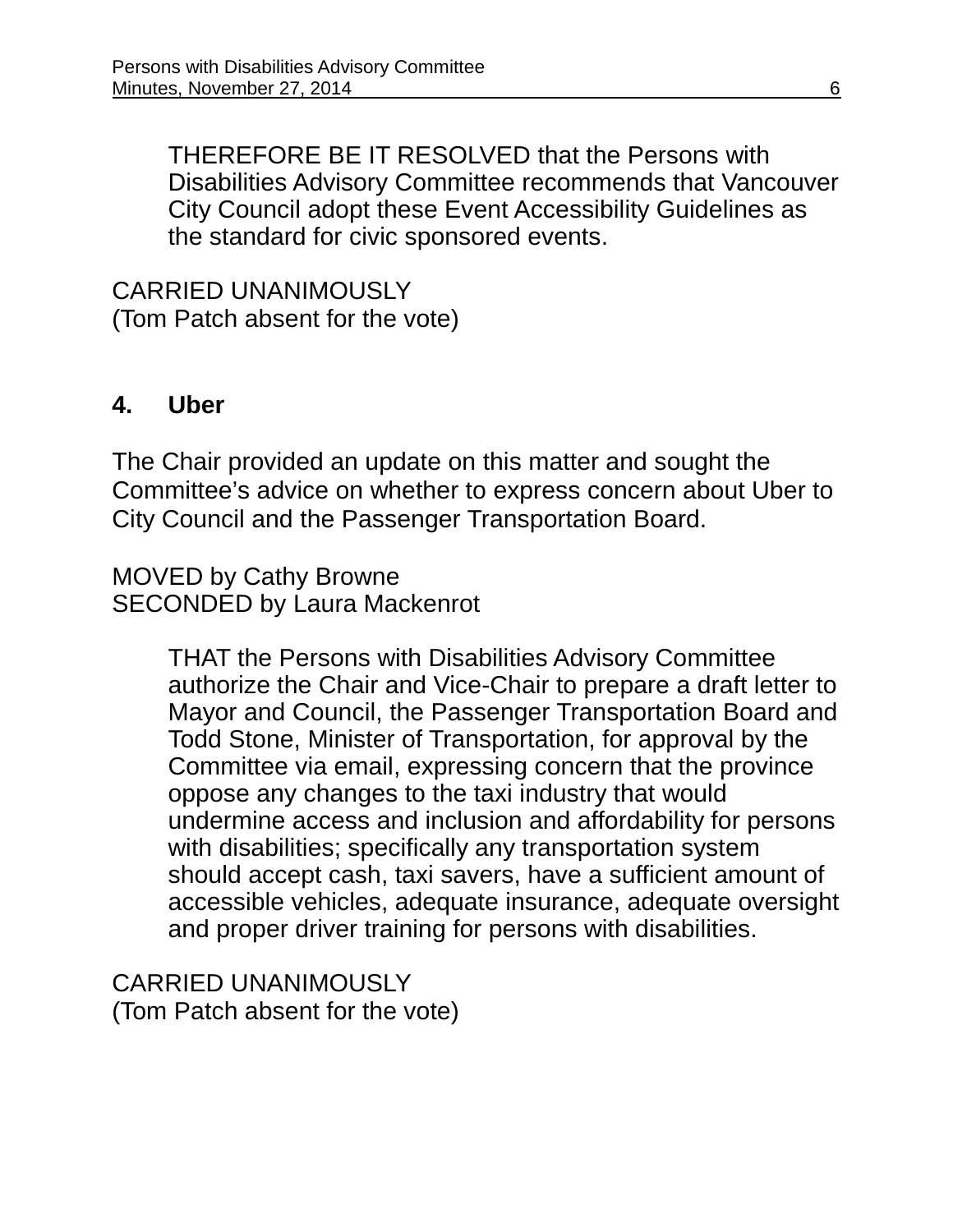## **5. Accessibility Audit**

The Staff Liaison provided an overview on the accessibility audit of Vancouver City Hall which included an update on the Request for Proposals (RFP), noting SPARC, the successful bidder, is prepared to meet with the Committee.

In discussion, members expressed concern regarding the lack of consultation with the Committee prior to initiating the RFP and the recent email from the Project Manager, Facilities Planning, in relation to this matter.

MOVED by Laura Mackenrot SECONDED by Jeanette Andersen

> THAT the Persons with Disabilities Advisory Committee authorize the Chair and Vice-Chair to prepare a response to Paul Fazekas' email dated November 25, 2014, regarding the Accessibility Audit.

CARRIED UNANIMOUSLY (Tom Patch absent for the vote)

# **6. Committee Size and Funding**

The Chair sought the Committee's feedback on whether to increase the Committee's size and request a budget.

The Chair also noted that Guillaume Dufresne submitted his resignation as he has relocated to Victoria.

In discussion, the Chair explained the rationale for the recommendations and the Committee expressed support.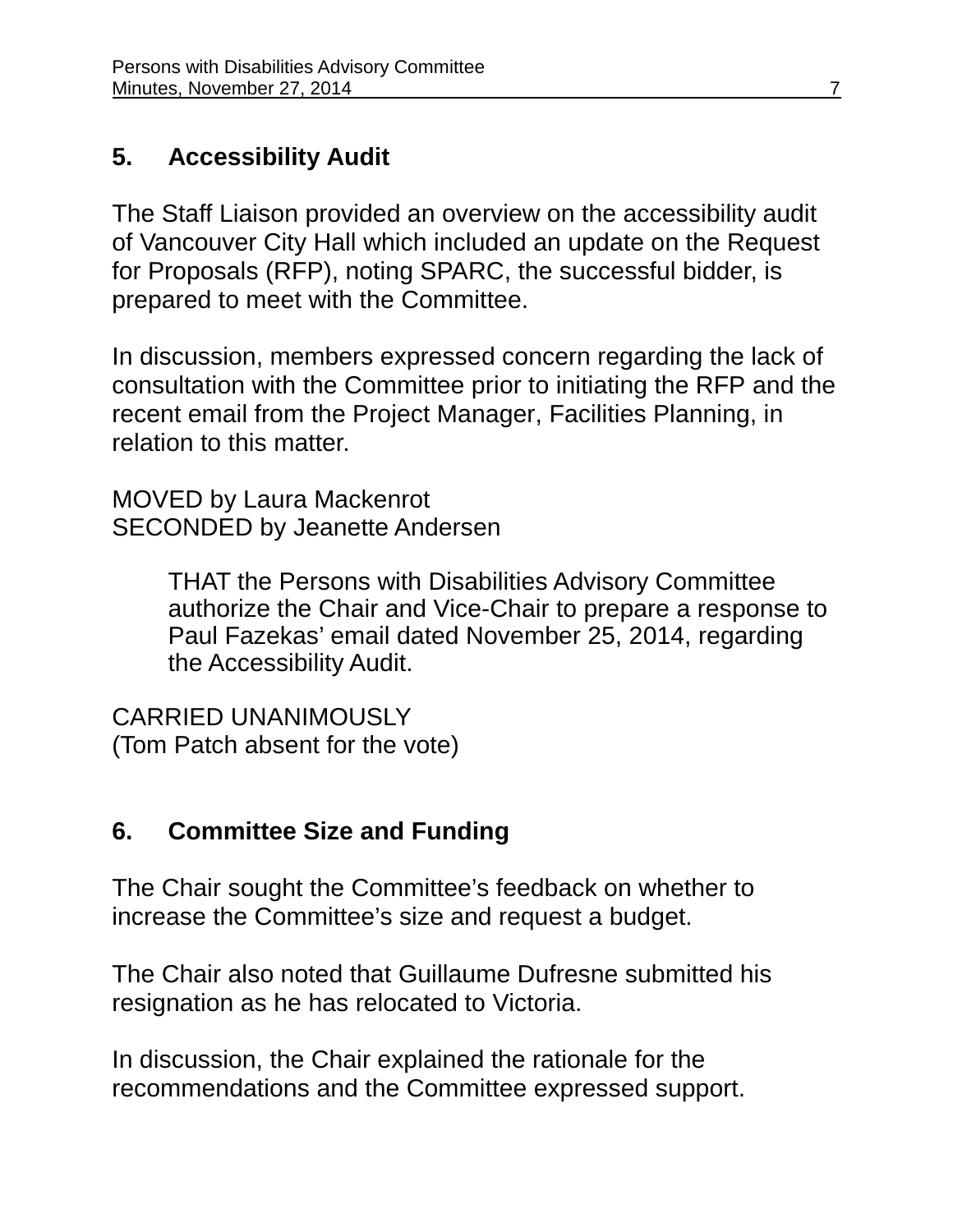MOVED by Laura Mackenrot SECONDED by Cathy Browne

> THAT the Persons with Disabilities Advisory Committee recommend to Council that the size of the Committee be increased to 14 members in order to better accommodate workload.

CARRIED UNANIMOUSLY (Tom Patch absent for the vote)

MOVED by Laura Mackenrot SECONDED by Cathy Browne

> THAT the Persons with Disabilities Advisory Committee authorize the Chair and Vice-Chair to make recommendations to Council on future Committee appointments.

CARRIED UNANIMOUSLY (Tom Patch absent for the vote)

MOVED by Paul Gauthier SECONDED by Jeanette Andersen

> WHEREAS the Persons with Disabilities Advisory Committee regularly conducts best practices research;

> AND WHEREAS the printing expenses for the best practices research range from \$300 to \$1000 annually;

AND WHEREAS the Persons with Disabilities Advisory Committee relies on honoraria for volunteer research assistance to gather best practices research;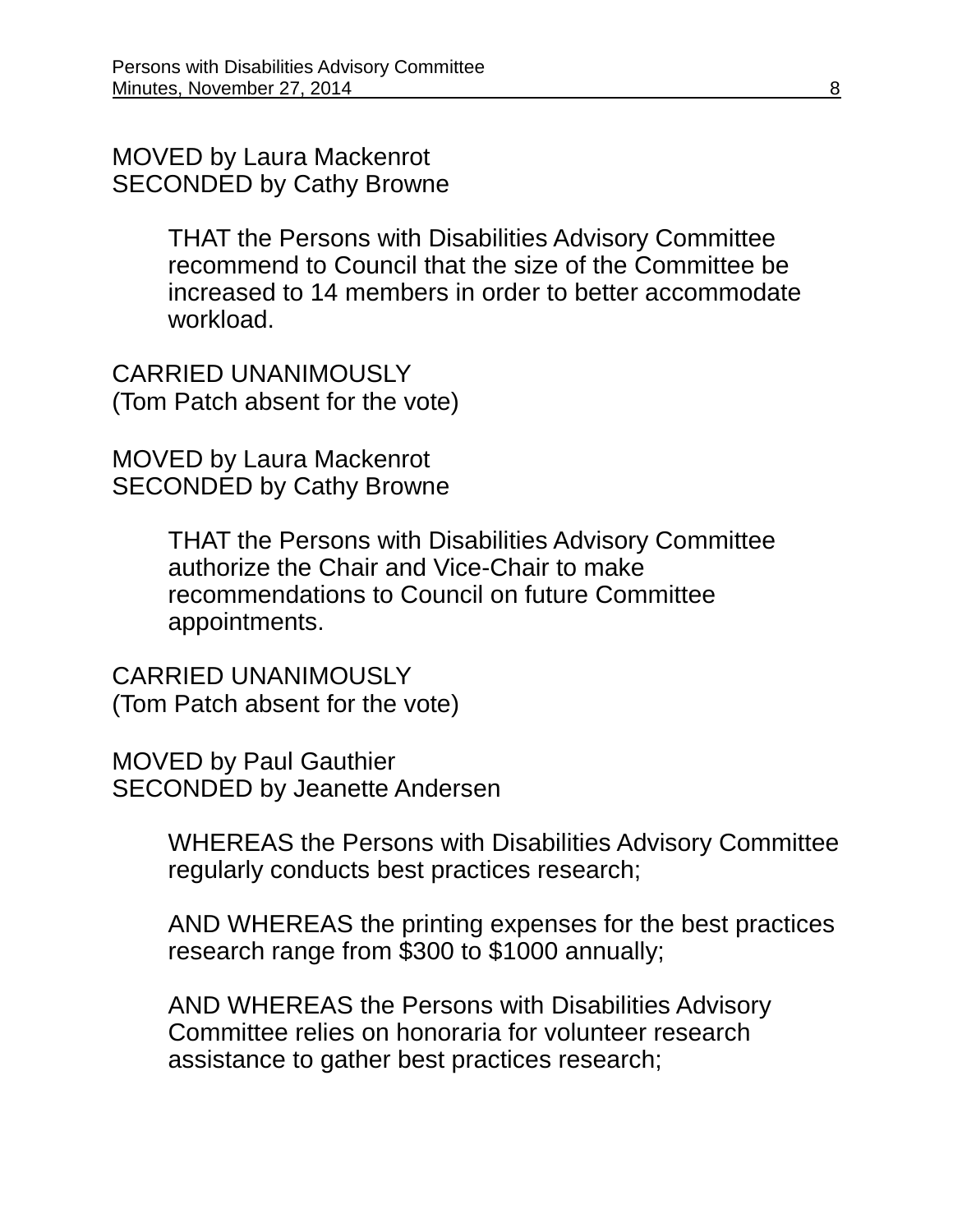AND WHEREAS the Persons with Disabilities Advisory Committee regularly conducts public meetings or forums with refreshments and associated costs;

AND WHEREAS Persons with Disabilities Advisory Committee members often pay for these expenses out of their own budgets.

THEREFORE BE IT RESOLVED THAT the Persons with Disabilities Advisory Committee recommends that Council approve an annual budget of \$1000 in order to cover printing, research honoraria and meeting supply expenses.

CARRIED UNANIMOUSLY (Tom Patch absent for the vote)

## **7. Final Report**

MOVED by Laura Mackenrot SECONDED by Tasia Alexis

> THAT the Persons with Disabilities Advisory Committee approve the Final report as presented at its meeting on November 27, 2014.

CARRIED UNANIMOUSLY (Paul Gauthier and Tom Patch absent for the vote)

## **8. Progress with ongoing work**

Written reports were previously distributed regarding the Committee's progress with TransLink services, the Transportation Plan and the Streets Restoration Manual.